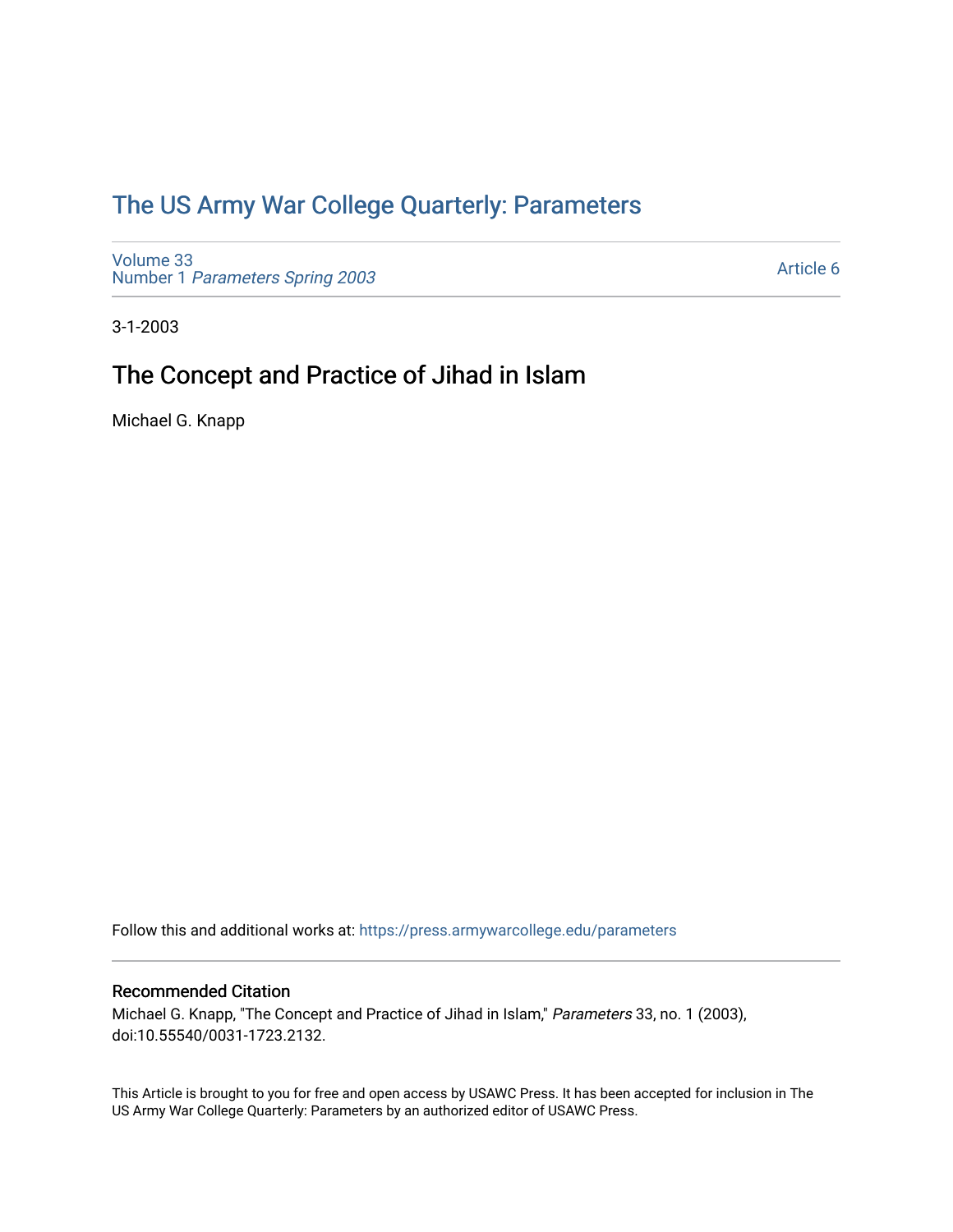# The Concept and Practice of Jihad in Islam

# MICHAEL G. KNAPP

"All these crimes and sins committed by the Americans are a clear declaration of war on God, his Messenger, and Muslims.... [T]he jihad is an individual duty if the enemy destroys the Muslim countries. . . . As for the fighting to repulse [an enemy], it is aimed at defending sanctity and religion, and it is a duty. . . . On that basis, and in compliance with God's order, we issue the following fatwa to all Muslims: The ruling to kill the Americans and their allies—civilian and military—is an individual duty for every Muslim who can do it in any country in which it is possible to do it."

> — Osama bin Laden et al., in "Declaration of the World Islamic Front for Jihad Against the Jews and Crusaders," 23 February 1998

The word "jihad" means "struggle" or "striving" (in the way of God) or to work for a noble cause with determination; it does not mean "holy war" (war in Arabic is *harb* and holy is *muqadassa*). Unlike its medieval Christian counterpart term, "crusade" ("war for the cross"), however, the term jihad for Muslims has retained its religious and military connotation into modern times. The word jihad has appeared widely in the Western news media following the 11 September 2001 terrorist attacks on the World Trade Center and the Pentagon, but the true meaning of this term in the Islamic world (it is sometimes called the "sixth pillar" of the faith) is still not well understood by non-Muslims.

In war, the first essential is to know your adversary—how he thinks and why he thinks that way, and what his strategy and objectives are—so that you can attempt to frustrate his plans and protect the lives of your fellow citizens. Understanding how radical Muslims see jihad and are employing it asymmetrically against us can provide us with that kind of perspective.

This article will trace the development of jihad through early Islamic history into the present day, and will focus on how jihad in concept and practice has been appropriated and distorted by Muslim extremists as part of their violent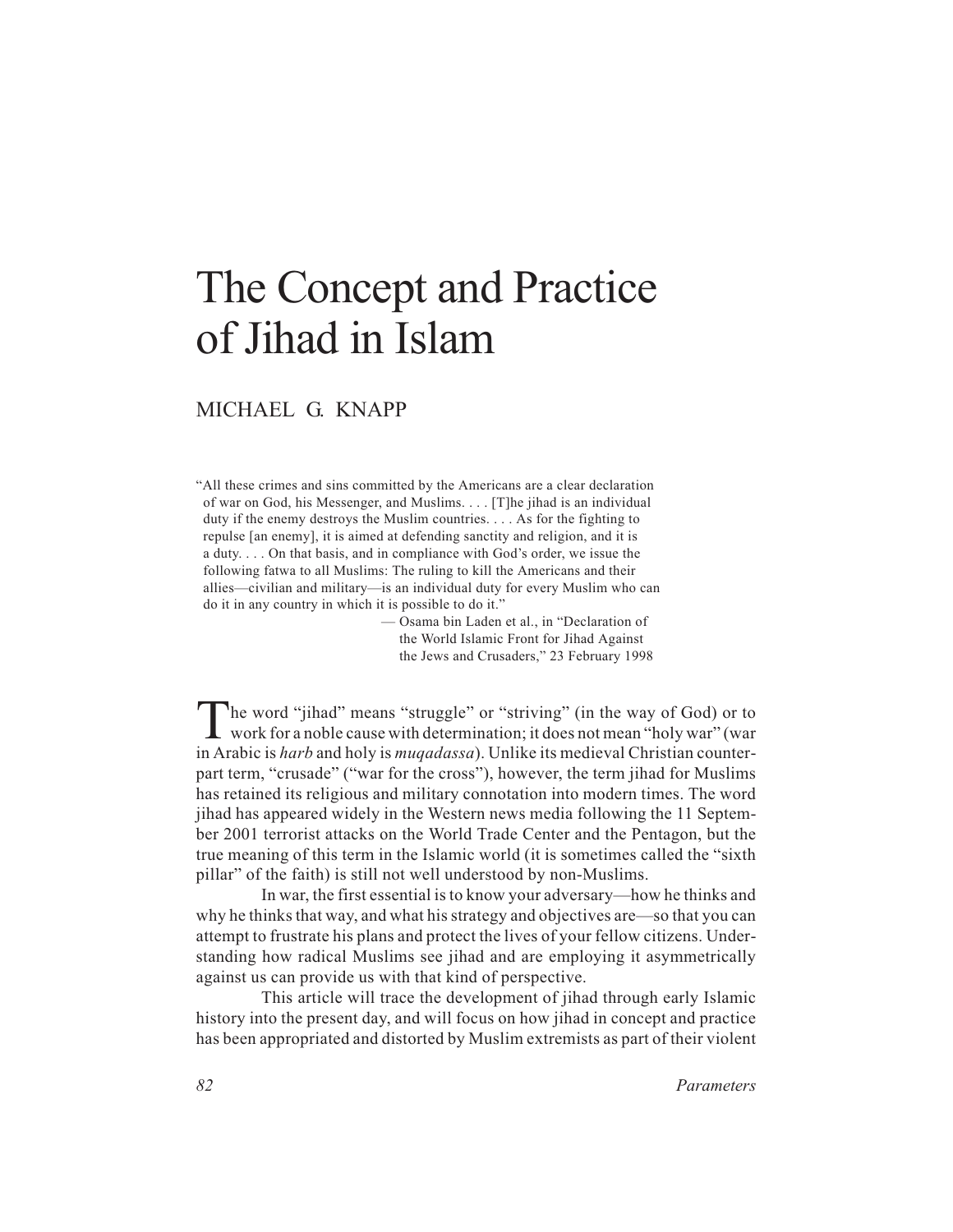campaign against the West and their own governments. Jihad as a centerpiece of radical thought is illustrated by examining the doctrines of prominent extremist groups such as Hamas and Egyptian Islamic Jihad. Misuse of the term by prominent extremist leaders, such as by Osama bin Laden and others in the quote above, is also addressed.

#### *The Classical Concept of Jihad*

#### *Qur'anic and Early Legal Perspectives*

Muslims themselves have disagreed throughout their history about the meaning of the term jihad. In the Qur'an (or Koran), it is normally found in the sense of fighting in the path of God; this was used to describe warfare against the enemies of the early Muslim community (*ummah*). In the *hadith,* the secondmost authoritative source of the *shari'a* (Islamic law), jihad is used to mean armed action, and most Islamic theologians and jurists in the classical period (the first three centuries) of Muslim history understood this obligation to be in a military sense. $<sup>1</sup>$ </sup>

Islamic jurists saw jihad in the context of conflict in a world divided between the *Dar al-Islam* (territory under Islamic control) and the *Dar al-harb* (territory of war, which consisted of all lands not under Muslim rule). The inhabitants of the territory of war are divided between "People of the Book" (mainly Jews and Christians) and polytheists. This requirement to continue jihad until all of the world is included in the territory of Islam does not imply that Muslims must wage nonstop warfare, however. Although there was no mechanism for recognizing a non-Muslim government as legitimate, jurists allowed for the negotiation of truces and peace treaties of limited duration. Additionally, extending the territory of Islam does not mean the annihilation of all non-Muslims, nor even their necessary conversion: jihad cannot imply conversion by force, since the Qur'an (2:256) states that "There is no compulsion in religion." More than a religious aim, jihad really had a political one: the drive to establish a single, unified Muslim realm justified Islam's supercession of other faiths and allowed for the creation of a just political and social order. $<sup>2</sup>$ </sup>

Jihad was generally understood not as an obligation of each individual Muslim (known as *fard 'ayn*) but as a general requirement of the Muslim community (*fard kifaya*). Only in emergencies, when the Dar al-Islam comes under unexpected attack, do all Muslims have to participate in jihad. Under normal

Michael Knapp is a Middle East/Africa analyst with the US Army National Ground Intelligence Center (NGIC), in Charlottesville, Virginia. He has worked in US government intelligence for over 24 years, both as a civilian and (now retired) military intelligence officer in the US Army Reserve. Mr. Knapp's previous civilian assignments included analytical positions in the Defense Intelligence Agency and the Drug Enforcement Administration, and his military career consisted of active duty in Germany and Texas, and service in the Virginia Army National Guard.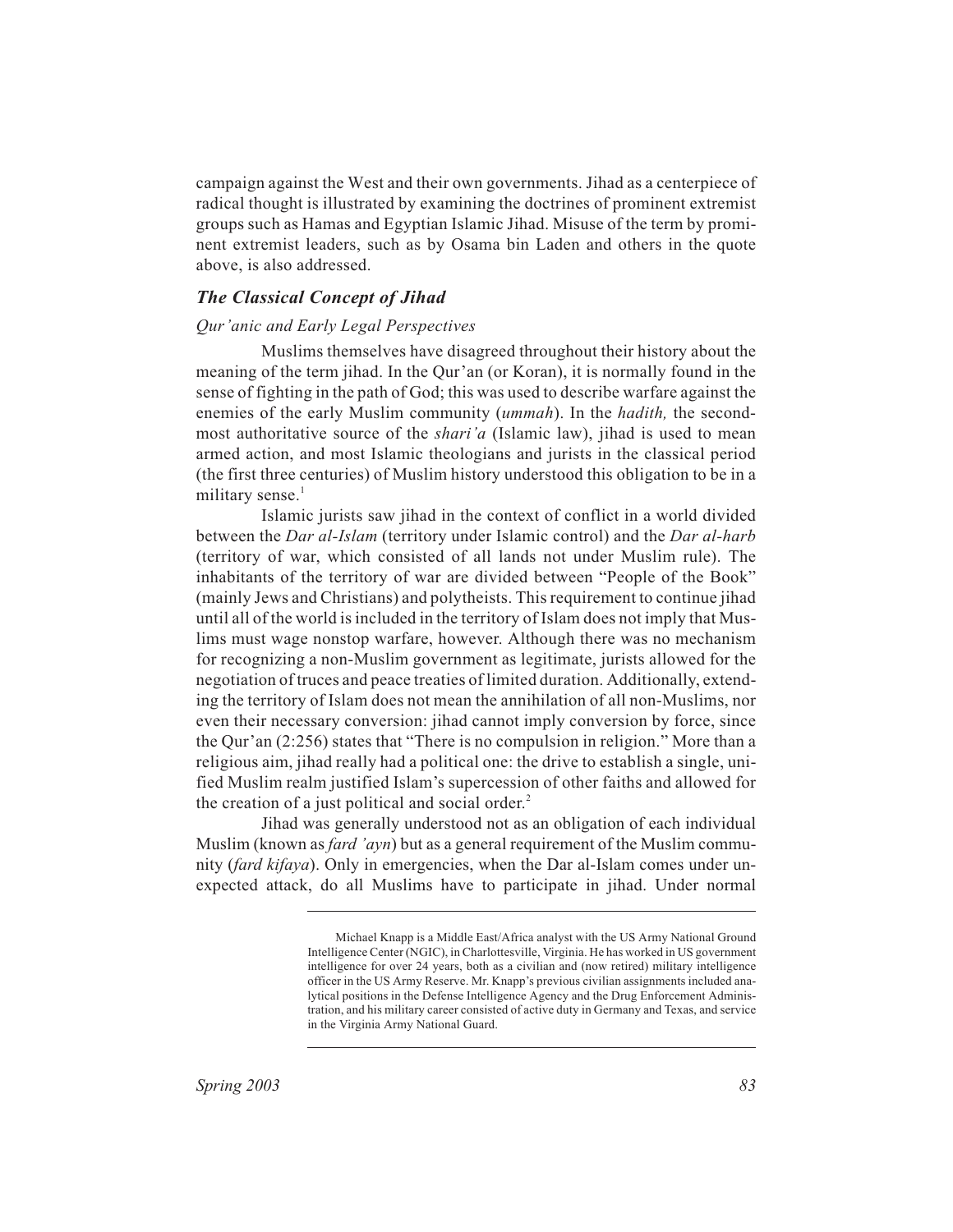circumstances, therefore, an individual Muslim need not take part so long as other Muslims carry the burden for all of defending the realm.<sup>3</sup>

# *Other Philosophical Perspectives*

This consensus view of a restricted, defensive version of jihad was contested by Muslim legal philosopher Taqi al-Din Ahmad Ibn Taymiyya (1263- 1328). He declared that a ruler who fails to enforce the shari'a rigorously in all aspects, including the conduct of jihad (and is therefore insufficiently Muslim), forfeits his right to rule. Ibn Taymiyya strongly advocated jihad as warfare against both the Crusaders and Mongols who then occupied parts of the Dar al-Islam, and most important, broke with the mainstream of Islam by asserting that a professing Muslim who does not live by the faith is an apostate (unbeliever). By going well beyond most jurists (who tolerated rulers who violated the shari'a for the sake of community stability), Ibn Taymiyya laid much of the groundwork for the intellectual arguments of contemporary radical Islamists.<sup>4</sup>

Islamic law condemns all warfare that does not qualify as jihad, specifically any warfare among Muslims. Thus, military action against Muslims is justified only by denying them the status of Muslims (e.g., classifying them as apostates or rebels).<sup>5</sup> Islamic juristic tradition is also very hostile toward terror as a means of political resistance. Classical Muslim jurists were remarkably tolerant toward political rebels by holding that they may not be executed nor their property confiscated. This tolerance vanished, however, for rebels who conducted attacks against unsuspecting and defenseless victims or who spread terror through abductions, rapes, the use of poisoned arrows and poisoning of wells (the chemical warfare of this period), arson, attacks against travelers, and night attacks. In these cases, jurists demanded harsh penalties (including death) and ruled that the punishment was the same whether the perpetrator or victim was Muslim or non-Muslim.6

Three main views of jihad thus coexisted in pre-modern times. In addition to the classical legal view of jihad as a compulsory, communal effort to defend and expand the Dar al-Islam, and Ibn Taymiyya's notion of active jihad as an indispensable feature of legitimate rule, there was also the *Sufi* movement's doctrine of *greater jihad*. The *Sufis* (a mystical sect of Islam) understood the greater jihad as an inner struggle against the base instincts of the body but also against corruption of the soul, and believed that the greater jihad is a necessary part of the process of gaining spiritual insight. To this day, most Muslims see jihad as a personal rather than a political struggle, while physical actions taken in defense of the realm are considered the *lesser jihad*. It is not surprising, then, that disagreement over the meaning of jihad has continued into the modern era.<sup>7</sup>

# *Origins of Radical Ideologies*

Muslim reform movements in the Middle East first acquired a sense of urgency with the arrival of European imperialism in the latter part of the 19th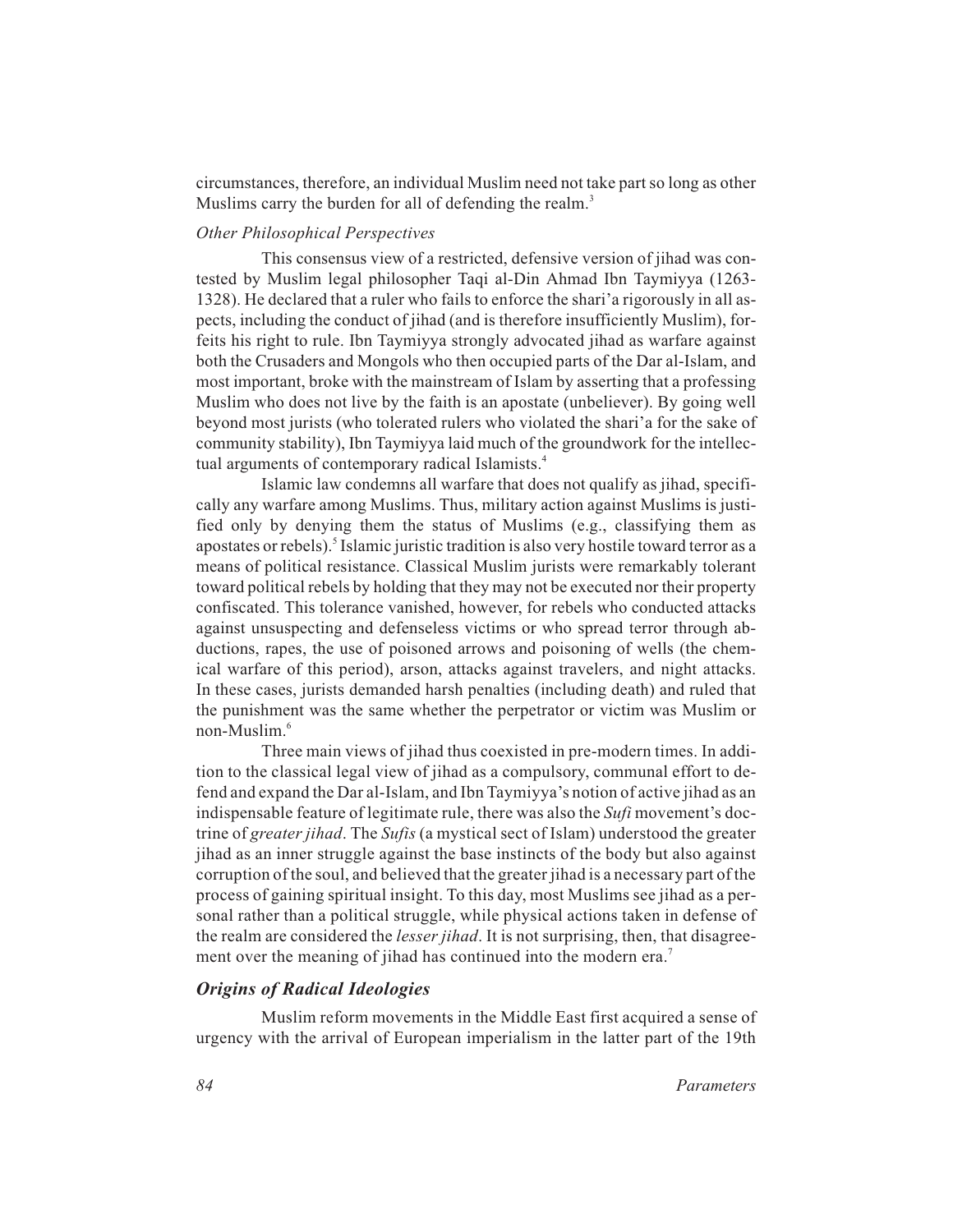century. The end of colonialism and acquisition of independence by most Muslim countries after World War II accelerated this drive. However, the massive social changes that accompanied these reforms and the simultaneous introduction of new ideas that were alien to classical Islamic tradition—such as nationalism, popular sovereignty, and women's rights—disrupted traditional ways of life and caused traumatic dislocations in these societies.<sup>8</sup>

Disillusionment with the path Muslim societies have taken in the modern period reached its height in the 1970s. Increasingly widespread rejection of Western civilization as a model for Muslims to emulate has been accompanied by a search for indigenous values that reflect traditional Muslim culture, as well as a drive to restore power and dignity to the community. The last 30 years have seen the rise of militant, religiously-based political groups whose ideology focuses on demands for jihad (and the willingness to sacrifice one's life) for the forceful creation of a society governed solely by the shari'a and a unified Islamic state, and to eliminate un-Islamic and unjust rulers. These groups are also reemphasizing individual conformity to the requirements of Islam.<sup>9</sup>

Militant Islam (also referred to as political or radical Islam) is rooted in a contemporary religious resurgence in private and public life.<sup>10</sup> The causes of Islamic radicalism have been religio-cultural, political, and socio-economic and have focused on issues of politics and social justice such as authoritarianism, lack of social services, and corruption, which all intertwine as catalysts. Many Islamic reform groups have blamed social ills on outside influences; for example, modernization (e.g., Westernization and secularization) has been perceived as a form of neocolonialism, an evil that replaces Muslim religious and cultural identity and values with alien ideas and models of development.<sup>11</sup>

Islamic militancy is still not well understood by Americans. This is partly due to the secrecy which radical Islamic groups practice to protect themselves from the authorities and from outsiders who do not share their views and aims, but also because Western public communications media frequently tend to marginalize such groups. They are dismissed as religious fanatics, anti-Western hooligans, or mindless terrorists, without making an attempt to comprehend the deep discontents that have produced these Islamic groups' violent actions or the logic of their radical cause which compels them to behave as they do.<sup>12</sup>

# *Differences in Sunni and Shi'a Interpretations of Jihad*

Sunni and Shi'a (Shi'ite) Muslims agree, in terms of just cause, that jihad applies to the defense of territory, life, faith, and property; it is justified to repel invasion or its threat; it is necessary to guarantee freedom for the spread of Islam; and that difference in religion alone is not a sufficient cause. Some Islamic scholars have differentiated disbelief from persecution and injustice, and claimed that jihad is justified only to fight those unbelievers who have initiated aggression against the Muslim community. Others, however, have stated more militant views which were inspired by Islamic resistance to the European powers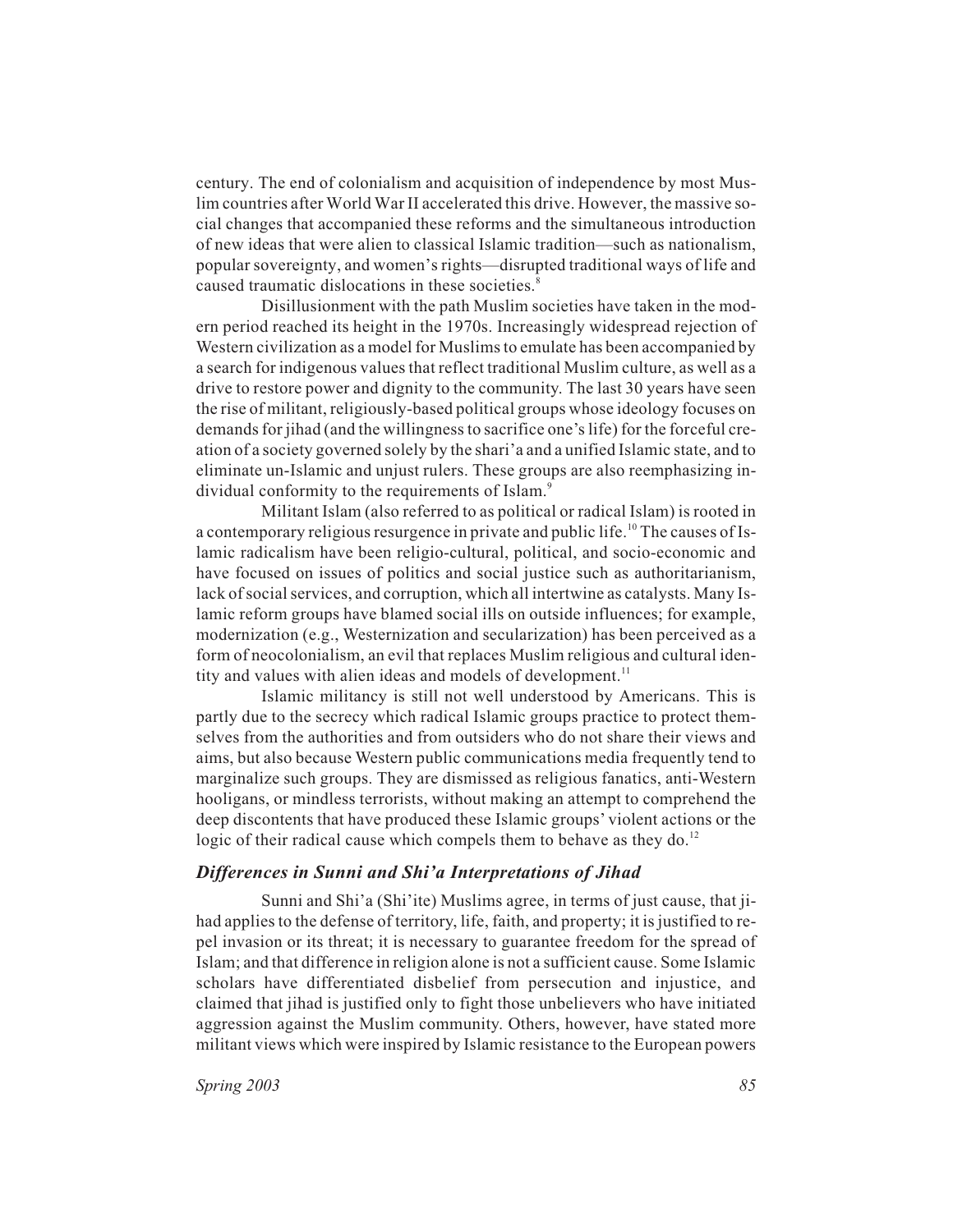during the colonial period: in this view, jihad as "aggressive war" is authorized against all non-Muslims, whether they are oppressing Muslims or not.

The question of right authority—no jihad can be waged unless it is directed by a legitimate ruler—also has been divisive among Muslims. The Sunnis saw all of the Muslim caliphs (particularly the first four "rightly guided" caliphs to rule after the Prophet Muhammad's death, who possessed combined religious and political authority) as legitimate callers of jihad, as long as they had the support of the realm's *ulama* (Islamic scholars). The Shi'a see this power as having been meant for the Imams, but it was wrongly denied to them by the majority Sunnis. The lack of proper authority after the disappearance of the 12th ("Hidden") Imam in 874 A.D. also posed problems for the Shi'a; this was resolved by the ulama increasingly taking this authority for itself to the point where all legitimate forms of jihad may be considered defensive, and there is no restriction on the kind of war which may be waged in the Hidden Imam's absence so long as it is authorized by a just ruler (this idea reached its zenith under Iran's Ayatollah Ruhollah Khomeini).

Both sects agree on the other prerequisites for jihad. Right intention (*niyyah*) is fundamentally important for engaging in jihad. Fighting for the sake of conquest, booty, or honor in the eyes of one's companions will earn no reward; the only valid purpose for jihad is to draw near to God. In terms of last resort, jihad may be waged only if the enemy has first been offered the triple alternative: accept Islam, pay the *jizyah* (the poll tax required for non-Muslim "People of the Book" living under Muslim control), or fight. $^{13}$ 

Conditions also are placed on the behavior of combatants in jihad: discrimination of noncombatants from warriors is required, along with the prohibition of harm to noncombatants such as women, children, the disabled, monks and rabbis (unless they are involved in the fighting), and those who have been given the promise of immunity; and proportionality, meaning that the least amount of force is used to obtain the desired ends in combat.<sup>14</sup>

# *Ideas on Jihad in the Modern Era*

Sayyid Abu al-A'la Mawdudi (1903-1979) was the first Islamist writer to approach jihad systematically. Warfare, in his view, is conducted not just to expand Islamic political dominance, but also to establish just rule (one that includes freedom of religion). For Mawdudi (an Indo-Pakistani who agitated for Pakistan's independence from India), jihad was akin to war of liberation, and is designed to establish politically independent Muslim states. Mawdudi's view significantly changed the concept of jihad in Islam and began its association with anticolonialism and "national liberation movements." His approach paved the way for Arab resistance to Zionism and the existence of the state of Israel to be referred to as jihad.<sup>15</sup>

Radical Egyptian Islamist thinkers (and members of the Muslim Brotherhood) Hasan al-Banna (1906-1949) and Sayyid Qutb (1906-1966) took hold of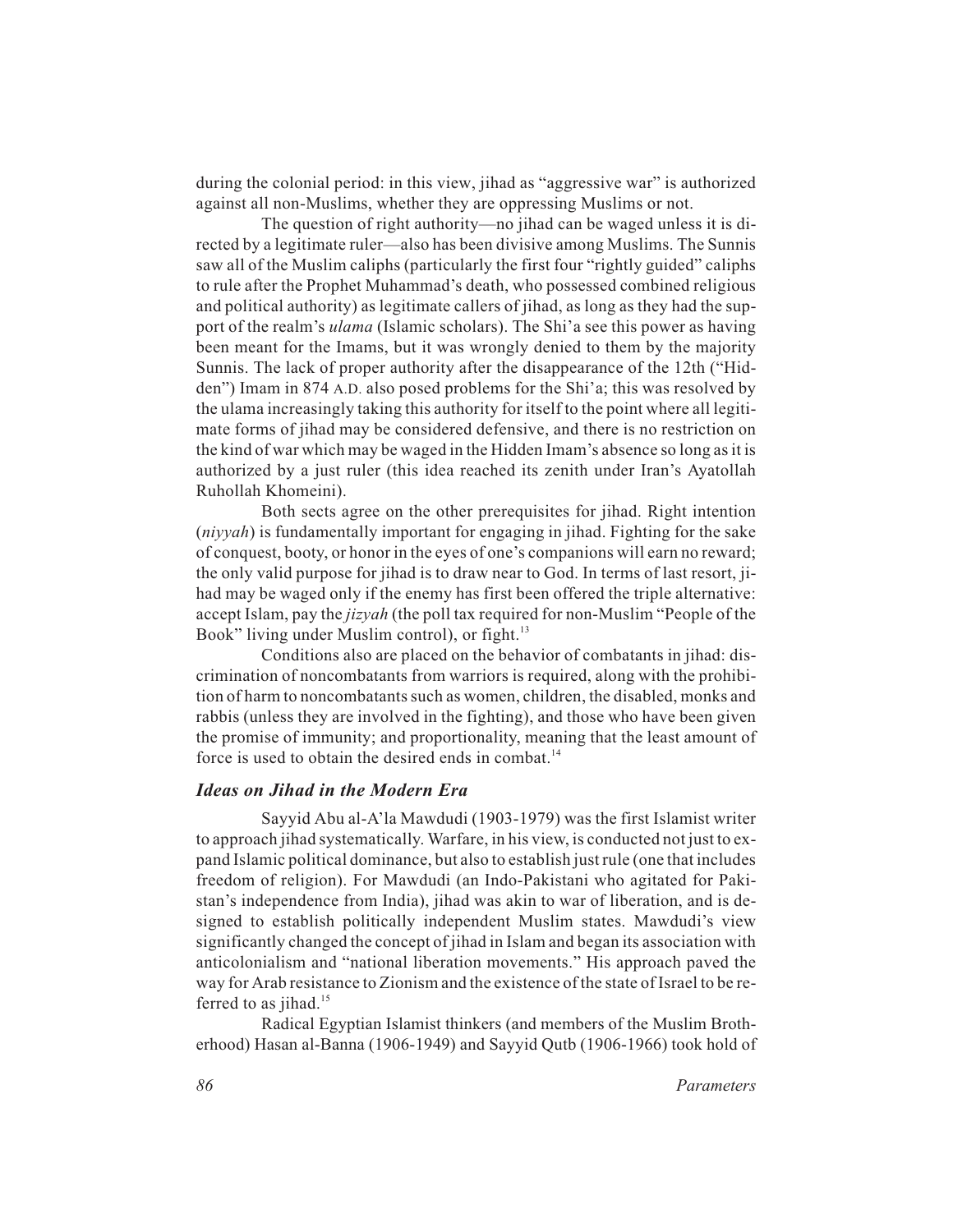Mawdudi's activist and nationalist conception of jihad and its role in establishing a truly Islamic government, and incorporated Ibn Taymiyya's earlier conception of jihad that includes the overthrow of governments that fail to enforce the shari'a. This idea of revolution focuses first on dealing with the radicals' own un-Islamic rulers (the "near enemy") before Muslims can direct jihad against external enemies. If leaders such as Egyptian President Anwar Sadat, for example, are not true Muslims, then they cannot lead jihad, not even against a legitimate target such as Israel. Significantly, radical Islamists consider jihad mandatory for all Muslims, making it an individual rather than a communal duty.<sup>16</sup>

# *The Use of Jihad by Islamic Militants*

#### *Regional Islamic Militant Groups' Perceptions*

Classical Islamic criteria for jihad were based on the early unified Muslim empire. The imposition of the modern nation-state on Middle East societies, however, has made such ideas no longer applicable; this can be seen by examining contemporary Muslim militant groups' ideologies.

The Islamic Resistance Movement (commonly known as Hamas) sees its situation as similar to that of the Muslim ruler Saladin in his struggle against the Christian Crusaders, as can be seen by examining portions of its Charter. The goal of Hamas is to establish an Islamic Palestinian state in place of Israel, through both violent means (including terrorism) and peaceful political activity. Hamas argues that the current situation of the Palestinians, living under Israeli control or dispersed from their homeland, is part of an ongoing crusade by Christians to take the Holy Lands out of Palestinian hands. The loss of Palestine and the creation of Israel, the Charter continues, were brought about by the great powers of East and West, and taken together constitute a great tragedy not only for the Palestinians but for the entire Islamic community. This, Hamas proclaims, requires jihad not in the sense of expanding the territory of Islam, but of restoring it, and to recover land rather than conquer it. Nor is it a rebellion in the classical sense; rather, this is a struggle to regain a lost portion of the territory of Islam. The Hamas Charter thus provides a uniquely Islamic rationale for *al-intifada*, the "shaking off" of illegitimate rule.<sup>17</sup> This language thus seems to suggest defensive jihad, rather than an offensive struggle.

Since Hamas is not acting on behalf of an established government, it must find authorization elsewhere for its struggle against not only external enemies but also so-called "Muslim" governments that collaborate with the non-Muslim powers (by cooperating with Israel or allowing the basing of Western troops on their soil). The group considers Muslim governments that cooperate with the West as ignorant of the non-Muslim nations' true intentions, or corrupt. Hamas argues that it obtains its authority to declare jihad in another way: the Western powers'invasion of Islamic territory has created an emergency situation where Muslims cannot wait for authorization other than that given directly by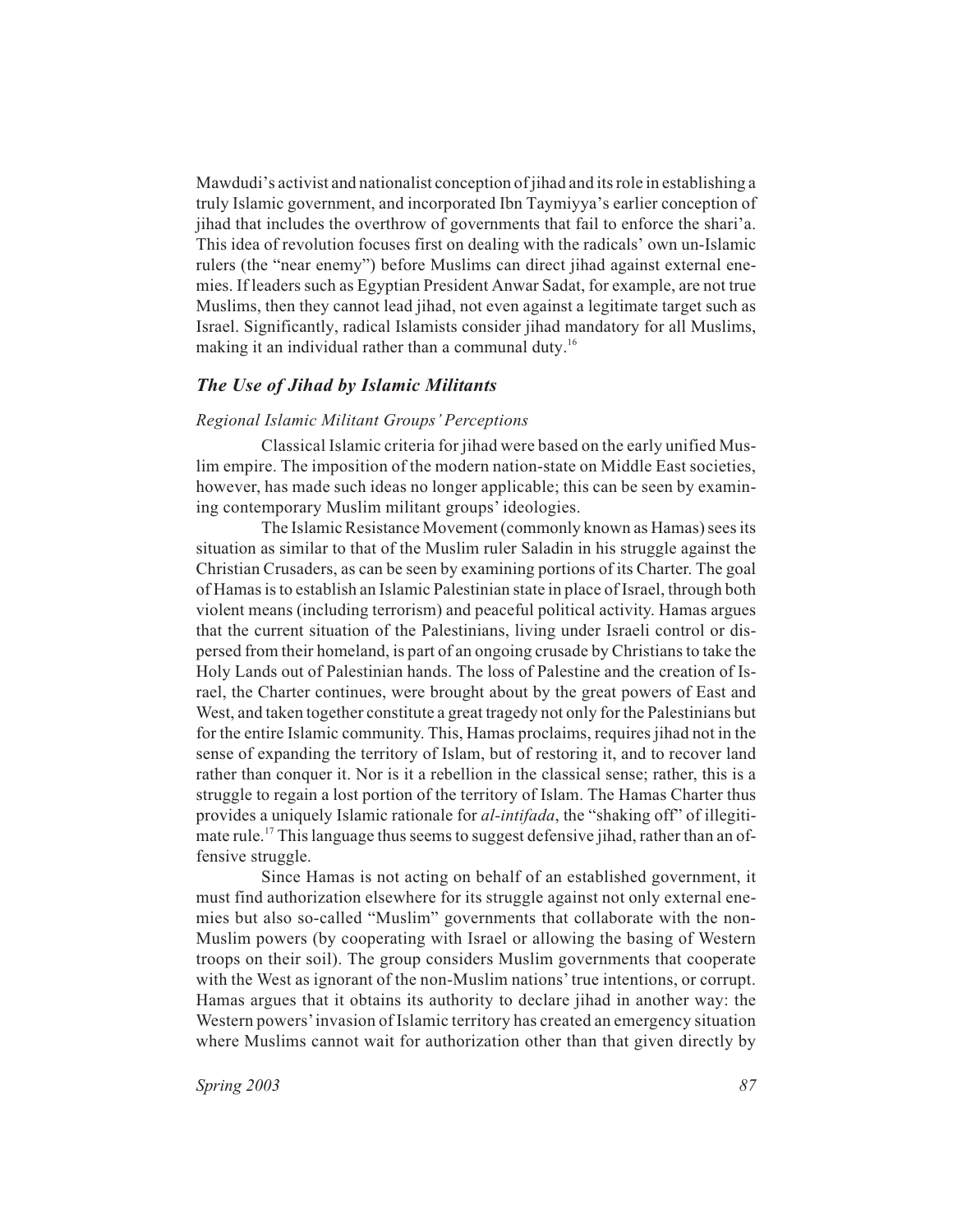God, so jihad is a required duty for all conscientious Muslims.<sup>18</sup> This exceptional situation suspends the usual lines between parties in a relationship so that every Muslim can participate in the struggle. Hamas' Charter thus relates the current situation of Muslims to the classical period, but also marks a break with that classical past. This extraordinary situation also means a change in the nature of Muslim obligation under jihad, from a collective responsibility to extend the Dar al-Islam to a duty for each individual Muslim to restore that territory.<sup>19</sup>

The same pattern of thinking is present in "The Neglected Duty," a pamphlet produced by Egyptian Islamic Jihad (or EIJ, the group that assassinated Anwar Sadat in 1981). This pamphlet, the group's announced "testament," is also a clear expression of the Sunni Islamist perspective on political violence as jihad. It argues that jihad as armed action is the heart of Islam, and that the neglect of this type of action by Muslims has caused the current depressed condition of Islam in the world. EIJ attempts to communicate a sense of urgency to Muslims, who are being victimized and whose territory is being divided and controlled by non-Muslim powers. The document also seeks to justify jihad against other Muslims who, because they are ignorant of this situation, actively cooperate with the unbelievers in the name of "modernization," and are worse than rebels—they are Muslim traitors and apostates. Furthermore, fighting such unbelievers without the limits imposed if they were rebellious Muslims is justified, since they are worse than other unbelievers.<sup>20</sup>

"The Neglected Duty" defines the current rulers of the Muslim world (as Sadat was defined) as the primary enemies of Islam and apostates, despite their profession of Islam and obedience to some of its laws, and advocates their execution. This document is explicitly messianic, asserting that Muslims must "exert every conceivable effort" to bring about the establishment of truly Islamic government, a restoration of the caliphate, and the expansion of the Dar al-Islam, and that the success of these endeavors is inevitable.<sup>21</sup> "The Neglected Duty" cites a different historical analogy for this struggle than does Hamas' Charter, however: more appropriate than the threat posed by the European Crusaders was the struggle of Muslims against the Mongol invaders.

EIJ is raising an important issue connected with irregular war: the group is advocating mass resistance against an established government, and such revolution can be justified in Islam only where the ruler becomes an unbeliever through public displays of unbelief. The most significant of such acts is introduction of an innovation (*bid'ah*), which is a policy, teaching, or action that violates precedents in the Qur'an or hadith. The leadership thus loses its divinely given authority when it commits apostasy, and Muslims not only must no longer obey such a ruler, but are required to revolt and depose him.

This reference to the obligation to God for the creation and maintenance of an Islamic state and the responsibilities of Muslims serves to answer the question of authorization for militant Islamic forces.<sup>22</sup> "The Neglected Duty" provides further justification for armed action by arguing that Egypt, like most of its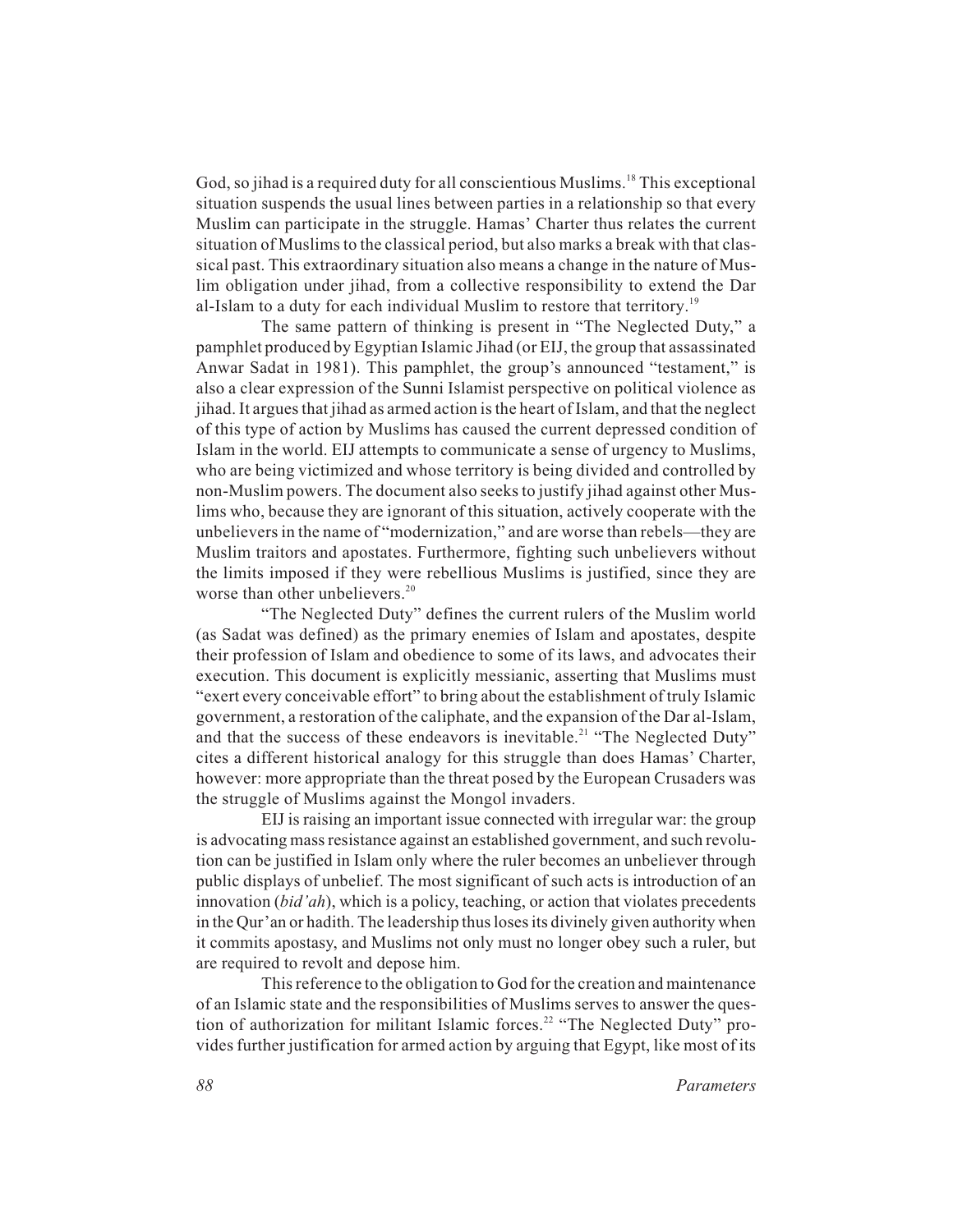neighbors, is not an Islamic state because its constitution and laws are a mix of traditional Islamic judgments and European law codes. Imposition of such a mixed legal system (non-Islamic laws that are an "innovation") by Egypt's leaders on their subjects thus means that the nation is not part of the territory of Islam, but part of the territory of war or unbelief. $^{23}$ 

Shi'a radicals have a similar perspective to their Sunni extremist "brothers in arms." Ayatollah Ruhollah Khomeini (1902-1989) contended that Islamic jurists, "by means of jihad and enjoining the good and forbidding the evil, must expose and overthrow tyrannical rulers and rouse the people so the universal movement of all alert Muslims can establish Islamic government in the place of tyrannical regimes." The proper teaching of Islam will cause "the entire population to become *mujahids* [literally "strugglers for God]*.*" Ayatollah Murtaza Mutahhari (1920-1979), a top ideologue of the Iranian Revolution, considered jihad a necessary consequence of Islam's content: by having political aims, Islam must sanction armed force and provide laws for its use. Mutahhari deemed jihad to be defensive, but his definition includes defense against oppression and may require what international law would consider a war of aggression. For example, he endorses an attack on a country of polytheists (some Muslims see Christians as polytheists due to Christianity's belief in a God who can exist in three manifestations) with the goal simply to eliminate polytheism's evils, not to impose Islam. $24$ 

Another radical Shi'a perspective on the justification for jihad can be found in the words of Shaykh Muhammad Hussein Fadlallah, spiritual leader of Lebanese Hizballah. In a 1986 interview, he stated that although violence is justified only for defensive purposes and as a last resort, the contemporary situation of the people of the Middle East, in particular of Muslims, creates a scenario that breeds violence. The establishment of Israel, the dislocation of the Palestinians, and the interference of a great oppressive power (in other words, the United States) in Arab-Islamic political, economic, and social affairs leads some Muslims (e.g., militant groups) to consider themselves justified in using force to achieve their goals, and this can even sometimes lead to extreme behavior.<sup>25</sup> Fadlallah does clarify that terrorism (*hudna*, or violence in Arabic) is not legitimate or justified in Islam, to include the destruction of life, kidnapping, or the hijacking of airliners or ships, and suggests that militants have gone too far in the conduct of their struggle when they employ such means. Nevertheless, he concludes by informing the American people that it is up to them to improve the situation by pressing for reforms in the policies of their government.<sup>26</sup>

How should the West respond to Islamic militant groups? Shaykh Fadlallah suggests that the West should listen to the anger expressed by such groups. While stressing that the way to peace is through dialogue, Fadlallah said that the West must first recognize that Muslims who act in ways that are harmful to Western interests are responding to pain of their own. Islam, he added, should not be thought of as uncompromisingly hostile to the West, since militant groups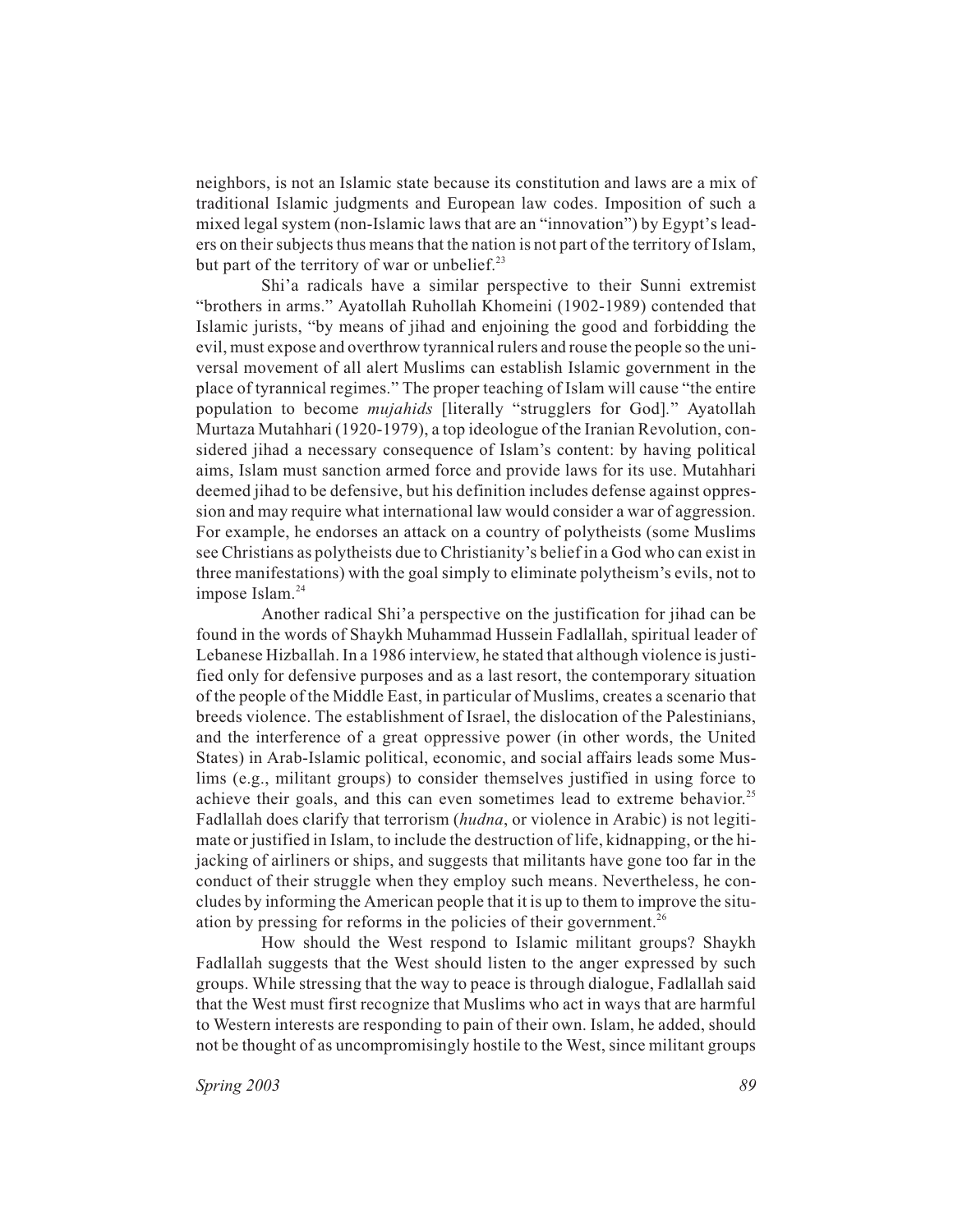do not speak for all of the community. Fadlallah adds that if the West does listen to these groups, however, it will understand that the concerns these groups have (for justice, human rights, and self-determination) are legitimate, even if their methods are excessive.<sup>27</sup>

# *Al Qaeda and Transnational Jihad: A New Twist on Old Complaints*

Before his emergence as the prime suspect in the 9/11 attacks, Osama bin Laden had described his goals and grievances and the tactics of his transnational al Qaeda network in great detail in a series of statements and interviews. Taken together, these statements provide insight into an ideology that may seem abhorrent or crazy to Americans but has been carefully crafted to appeal to the disgruntled and dispossessed of the Islamic world.<sup>28</sup> Bin Laden's ideology, however, is really more political than religious.

At the heart of bin Laden's philosophy are two declarations of war jihad—against the United States. The first, his *Bayan* (statement) issued on 26 August 1996, was directed specifically at "Americans occupying the land of the two holy places," as bin Laden refers to the cities of Mecca and Medina that are located in his native Saudi Arabia. Here he calls upon Muslims all over the world to fight to "expel the infidels . . . from the Arab Peninsula."<sup>29</sup> In his fatwa of 23 February 1998, titled "Declaration of the World Islamic Front for Jihad Against the Jews and Crusaders," which he issued along with the leaders of extremist groups in Egypt, Pakistan, and Bangladesh, bin Laden broadened his earlier edict. In the fatwa, he specifies that the radicals' war is a defensive struggle against Americans and their allies who have declared war "on God, his Messenger, and Muslims." The "crimes and sins" perpetrated by the United States are threefold: first, it "stormed" the Arabian peninsula during the Gulf War and has continued "occupying the lands of Islam in the holiest of places"; second, it continues a war of annihilation against Iraq; and third, the United States supports the state of Israel and its continued occupation of Jerusalem. The only appropriate Muslim response, according to the fatwa, is a defensive jihad to repulse the aggressor; therefore, borrowing from classical and modern Islamic scholars (because it is defensive), such a war is a moral obligation incumbent upon all true Muslims.<sup>30</sup>

Bin Laden's anger at the "American crusader forces" who are "occupying" his homeland stems from an injunction from the Prophet that there "not be two religions in Arabia"; the presence of foreign forces on holy soil is thus an intolerable affront to 1,400 years of Islamic tradition. In his 1996 statement of jihad, bin Laden blamed the serious economic crisis then gripping Saudi Arabia (due to falling oil prices and widespread corruption) on the presence of these Western "crusader forces." Two years later, in his 1998 fatwa, bin Laden charged that the United States was not only occupying and plundering Arabia, but was "using its bases in the peninsula as a spearhead to fight against the neighboring Islamic peoples." In bin Laden's war, the goal of expelling the "Judeo-Christian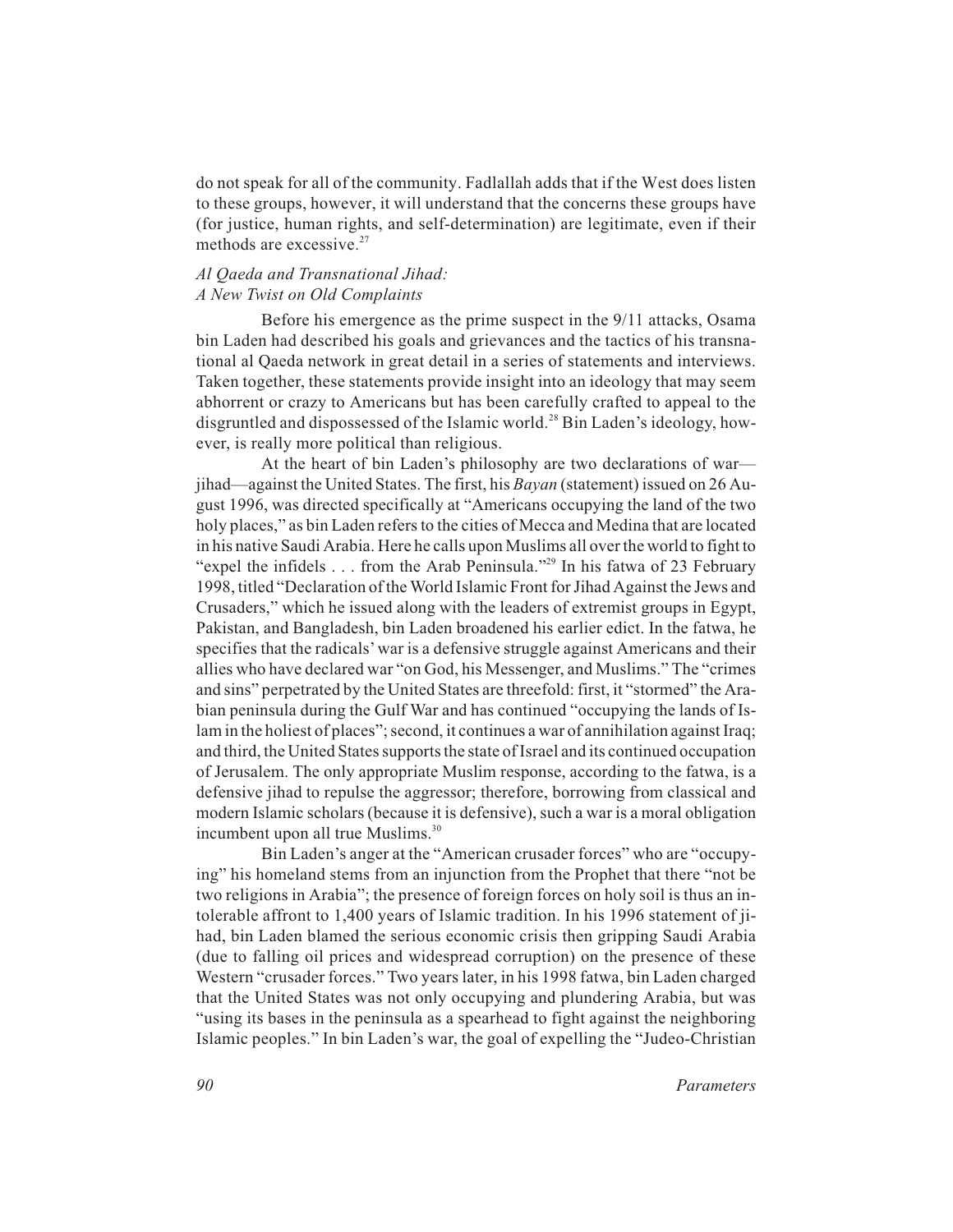enemy" from Islamic holy lands should occur first on the Arabian peninsula, then in Iraq (which for 500 years was the seat of the Islamic caliphate), and third in Palestine, site of the Al-Aqsa Mosque in Jerusalem (which is sacred to Muslims as the place from where Muhammad ascended to heaven). $31$ 

Although the initial attacks associated with bin Laden occurred in Saudi Arabia, Somalia, East Africa, and Yemen, he increasingly made clear that he would bring the war to the American homeland. Al Qaeda is believed to have aided the first attack against the World Trade Center in 1993, and bin Laden told an ABC News reporter in May 1998 that the battle will "inevitably move . . . to American soil."<sup>32</sup> Although he appears to be fired by the religious zeal of Saudi Arabia's puritanical Wahhabi movement, bin Laden's targets have not been offending religious and cultural institutions, but political, military, and economic targets. Additionally, though he quotes selective (but incomplete) passages from the Qur'an to establish the basis for the jihad, bin Laden's motivations are really not that different from the anti-imperialistic doctrines that sustain religious and nonreligious extremist groups all over the world.<sup>33</sup>

In return for joining the jihad against America, bin Laden has promised his followers an honored place in paradise, in accordance with a statement in the Qur'an that "a martyr's privileges are guaranteed by Allah." Bin Laden and many of the other Islamic militant groups in the Middle East are able to draw on large numbers of enthusiastic and waiting recruits for their war against the United States—impoverished youths who are ready to die simply for the idea of jihad.

# *"Jihad Factories": An Enduring Legacy of Hatred*

It is estimated that more than one million young men from Pakistan, Afghanistan, Central Asia, and the Muslim parts of China are attending *madrassas*, or private Islamic religious schools, every year in Pakistan. Madrassa students spend most of their day in rote memorization of the Qur'an in Arabic (this is not their native language, so few understand what they are reading) and interpreting the hadith. Only theology is taught; there is no math, science, computer training, or secular history.<sup>34</sup> The young men at these schools are drawn from the dire poor of the societies they come from, kept in self-contained worlds that are isolated from outside influences, and indoctrinated with a powerful, not-so-academic radical message: their highest honor and duty is to wage jihad to defend Islam from its attackers, and the United States is the chief enemy of Islam.<sup>35</sup>

Madrassas, which have a tradition in Pakistan that dates from colonial days of promoting political independence along with their religious teaching, fill a significant gap in the underfunded public school system by offering free tuition, room, and board. Madrassas received state funding during the Afghan War when they were used to groom the mujahedin who were being sent to fight the Soviet invaders.<sup>36</sup> Many of these schools were emptied in the 1990s when the Taliban needed assistance in military campaigns against its Northern Alliance foes, and many students sent to the front did not return. The graduates of these madrassas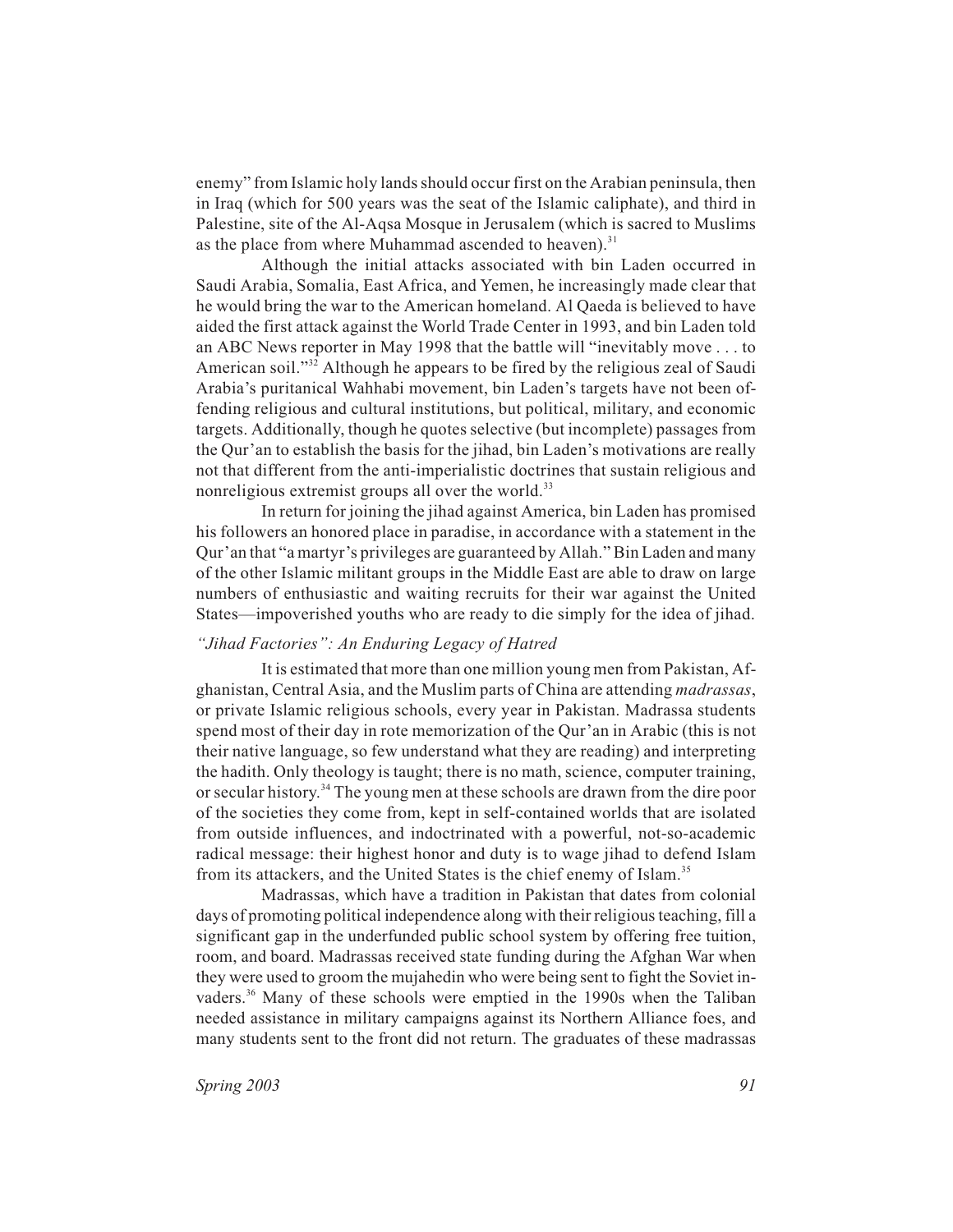have also turned up in places like Bosnia, Chechnya, and the Kashmir, and the survivors of those conflicts have taken their battlefield experience back to their home countries where it is being put to use in jihads against their own not-Islamicenough governments and societies.

The readiness of millions of young men trained in these schools to sacrifice their lives for Islam—and their unquestioning acceptance of anti-American and pro-Islamic extremist propaganda—will continue to be a powerful and enduring weapon against the US-led global war on terrorism, and one that bin Laden and other militants who are bent on attacking the United States and its allies can call on in the years ahead.

#### *Acceptance of Militants' Ideas and Methods Is Limited*

The thrust of the entire jihad tradition which Islamic radicals have "hijacked" makes it clear that not everything is permissible. Although the language in the Qur'an and hadith and in other classical Muslim sources is overwhelmingly militant in many places, this is a reflection of the Muslims'world in the seventh century, which consisted initially of resistance to a variety of more powerful non-Islamic tribes and then successful military campaigns to spread the faith. Besides containing exhortations to fight, however, Islamic sacred texts have also laid out the rules of engagement for war, which (as mentioned earlier) included prohibitions against the killing of noncombatants such as women, children, the aged, and disabled. These texts also require notice to the adversary before an attack, require that a Muslim army must seek peace if its opponent does, and forbid committing aggression against others and suicide.<sup>37</sup> Those who are unfamiliar with the Qur'an and hadith can miss these points when confronted with the propagandistic calls to jihad of militant Islamic groups.

The actions of rebels in the classical period of Islam encountered widespread resentment and condemnation, and this strong sentiment against rebellion remains in modern Islamic thought. Most Muslims agree with the presumption in Islamic teachings on war that individuals are innocent and therefore not subject to harm unless they demonstrate by their actions that they are a threat to the safety or survival of Muslims. On this basis, the overwhelming majority of Islamic scholars have for centuries rejected indiscriminate killing and the terrorizing of civilian populations as a legitimate form of jihad.<sup>38</sup> Also, at no point do Islamic sacred texts even consider the horrific and random slaughter of uninvolved bystanders that is represented by the 9/11 airliner attacks; most Muslims throughout the world were as shocked by those attacks as Americans were.

The radical message in works such as Hamas' Charter, "The Neglected Duty," and the writings of Khomeini and his fellow revolutionary Iranian Shi'a clerics nevertheless finds a lot of acceptance with contemporary Muslims. The reason is simply because of the poor socioeconomic circumstances and lack of human dignity that many Muslim peoples find themselves subject to, brought about by secular failures to attend to their problems.<sup>39</sup> Militant Islamic groups, exempli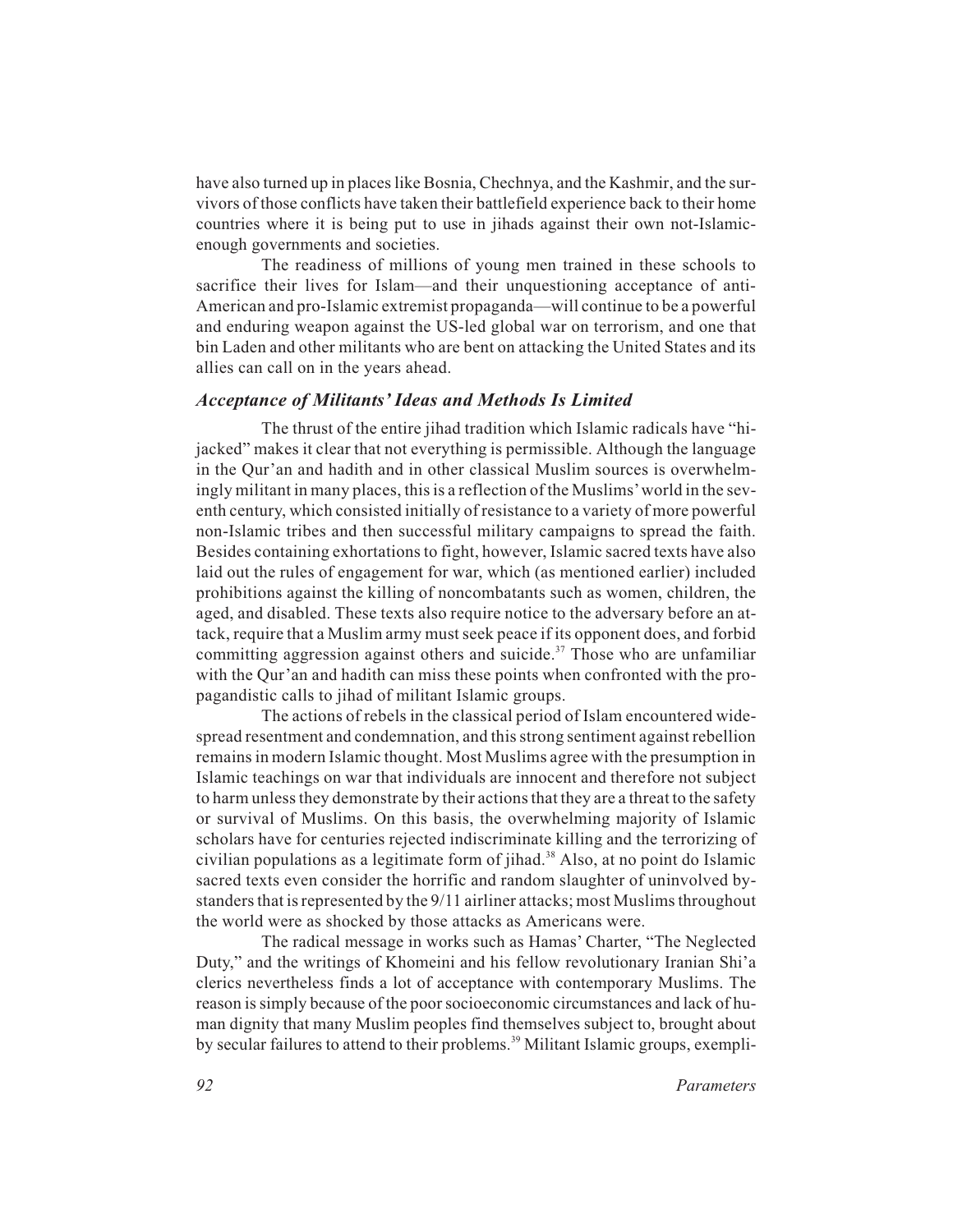fied by Hamas and the Palestinian branch of Islamic Jihad, have been able to use such poor conditions to their advantage. They provide social services (such as operating free or low-cost schools, medical clinics, sports clubs, and women's support groups), many of which the Palestinian Authority itself often cannot provide, to build public support and attract recruits in the occupied territories.<sup>40</sup>

Public statements over the last several months by some moderate Muslim religious authorities and commentators that Islamic extremists are corrupting a peaceful religious faith for their own twisted ends are encouraging. Equally positive is the growing recognition in the Muslim world both of bin Laden's lack of proper religious qualifications to issue any religious edicts that promote jihad, and his lack of success, on a strategic level, in forcing the United States to withdraw its military forces completely from Saudi Arabia or to give up its campaign against Islamic terrorism. A few prominent Muslim scholars have not only condemned the terrorist attacks upon the United States, but have declared the perpetrators of these attacks to be "suicides," not martyrs. This is significant, since Islam forbids suicide and teaches that its practitioners are sent not to paradise but to hell, where they are condemned to keep repeating their suicidal act for eternity.<sup>41</sup>

# *Conclusion*

As described herein, jihad in Islamic thought and practice possesses a range of meanings, with Muslim radicals focusing on the physical, violent form of struggle to resist what they see as cultural, economic, military, and political assaults from outside the ummah and oppression and injustice within. So long as societal conditions within many Muslim states remain poor, with unrepresentative governments (which are seen to be propped up by the United States) that are unwilling or unable to undertake meaningful but difficult reforms, then militant Islamic groups will continue to attract recruits and financial support. In spite of logical fallacies and inconsistencies in the doctrine of jihad of radical Islamic groups, and the fact that most of the broad constituency they are attempting to appeal to does not buy into their ideology or methods, such groups nevertheless remain as significant threats to US interests everywhere in the world.

The challenge for the US government over the next several years will be to encourage and support lasting reform by Muslim states who are our allies in the Middle East, while maintaining a more balanced and fair-minded foreign policy toward all key regional players. We must also do a better job of countering the Islamic extremists' widely disseminated version of jihad, while being more persuasive that our own government—and our society—are truly not anti-Islamic. Such actions will do much to deny a supportive environment to our radical Muslim foes. For its part, the US military needs to better understand the religious and cultural aspects of our adversaries' asymmetric mindset—in this case, how Islamic militants conceive of and use jihad—to be successful and survivable in its global campaign against terrorism.